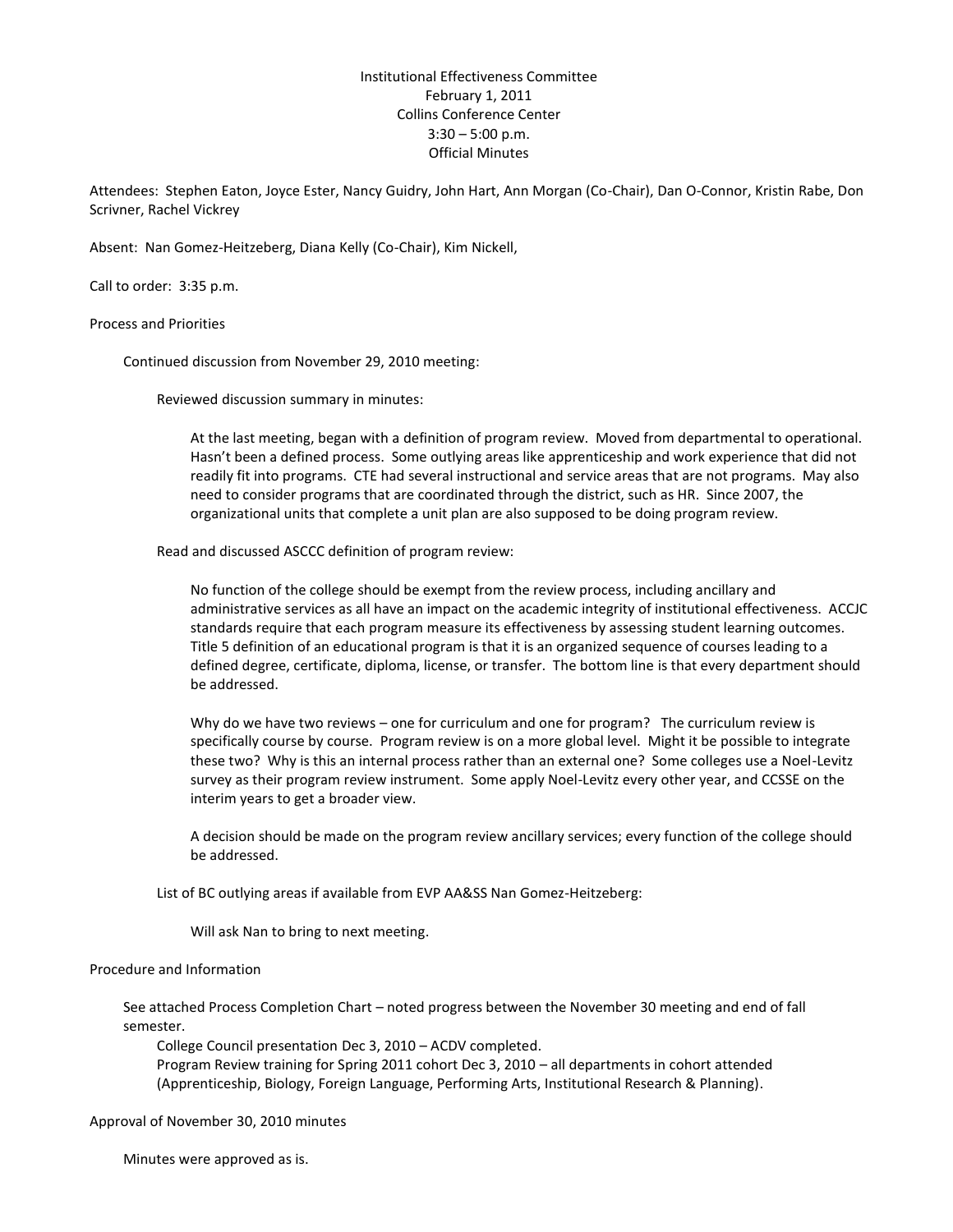Discuss for completion of summary and budget implications

# **Maintenance and Operations**

Summary and budget implication suggestions were discussed at a previous meeting. Diana should have more notes on this discussion. This will be completed at the next meeting and Rachel will work on this.

Review and vote on summary and budget implications

## **HLED**

Postponed until Diana returns to work.

Discuss for commendations and recommendations

### **Delano**

Long discussion with many recommendations. This part of appraisal will be drawn up and sent to the committee.

Meetings for 2010-11

All 3:30 – 5 p.m. in the Collins Conference Center

February 1, 2011 February 22, 2011 March 15, 2011 April 5, 2011 May 3, 2011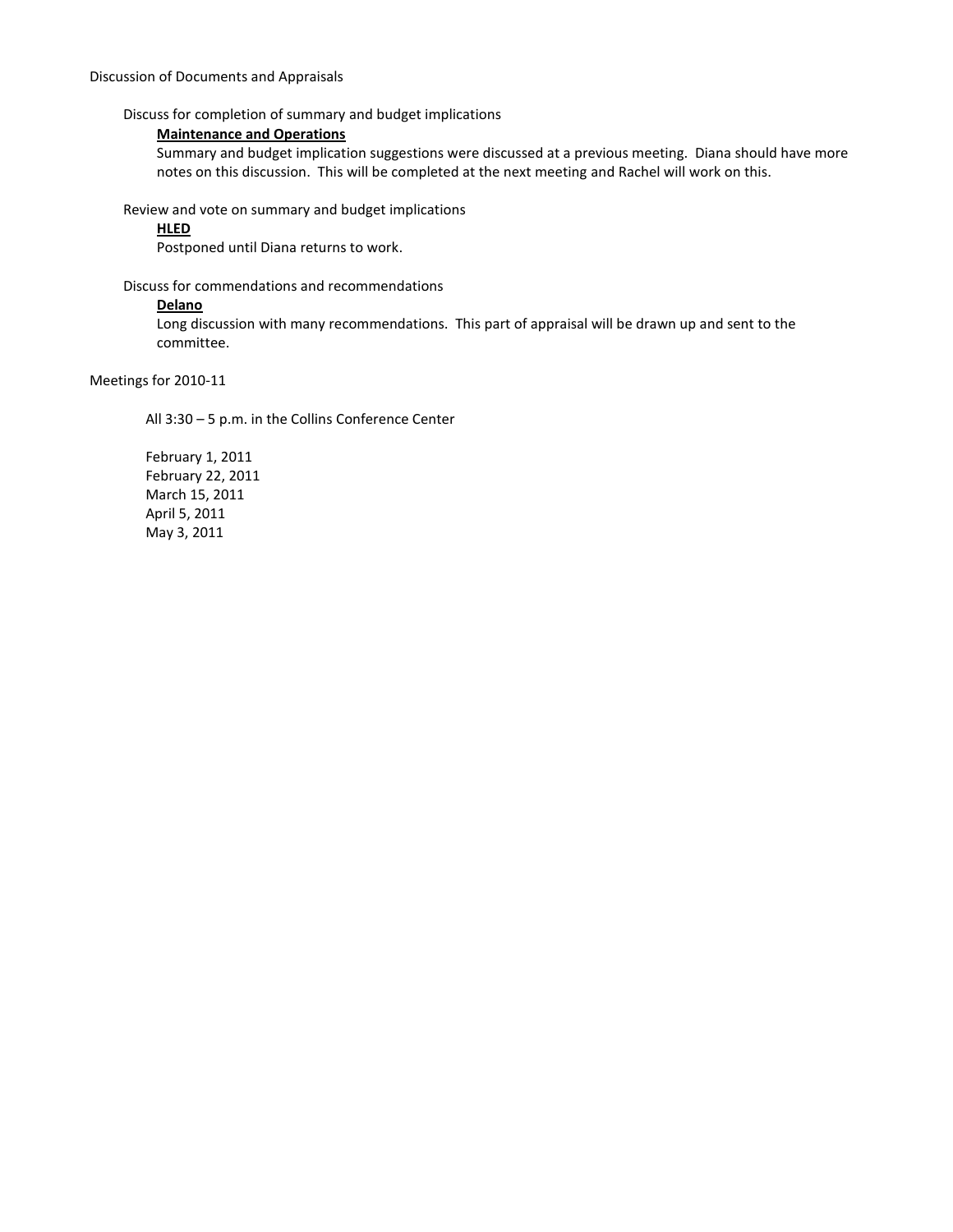# **IEC Ongoing Considerations and Priorities**

| Task                                                                                                                                                                                                                                                                                                                                                                                                                                                                                                                                                                                                                                                                                                                                                                                                                          | <b>Status</b> |
|-------------------------------------------------------------------------------------------------------------------------------------------------------------------------------------------------------------------------------------------------------------------------------------------------------------------------------------------------------------------------------------------------------------------------------------------------------------------------------------------------------------------------------------------------------------------------------------------------------------------------------------------------------------------------------------------------------------------------------------------------------------------------------------------------------------------------------|---------------|
| 1. Committee Process/Procedures                                                                                                                                                                                                                                                                                                                                                                                                                                                                                                                                                                                                                                                                                                                                                                                               |               |
| Update purposes and procedures as needed and resubmit to Academic Senate and Administrative<br>$\bullet$<br>Council:                                                                                                                                                                                                                                                                                                                                                                                                                                                                                                                                                                                                                                                                                                          |               |
| o Complete Senate Proposal Change for committees to amend process and procedures. Members<br>agreed on a name change, possibly to 'Program Review Committee'.<br>o Determine whether or not IEC wants to use liaisons and ensure our procedure document<br>reflects our practice<br>o Ensure accreditation is part of committee charge<br>$\circ$ Consider the committee(s) to which our recommendations are provided and why (FCDC for<br>staffing, new budget committee?) $-$ is it necessary to provide these to Curriculum as stated in<br>our procedures<br>o Define Program Review - Organizational structures and service areas?<br>o President response to Programs?<br>Consider programs on the schedule - additions or subtractions (i.e. Work Experience)? Revise PR<br>calendar. Include Athletics.<br>CurricUNET |               |
| If curriculum review was not completed, what happens to PR?                                                                                                                                                                                                                                                                                                                                                                                                                                                                                                                                                                                                                                                                                                                                                                   |               |
| 2. Committee Focus<br>SGA mentioned addition of a student member - Co-Chair Diana Kelly followed up with email to SGA<br>$\bullet$<br>President, Lisa English<br>Spend time at each meeting evaluating and discussing process<br>Focus on ways to improve our process<br>How should we prioritize program reviews in progress?                                                                                                                                                                                                                                                                                                                                                                                                                                                                                                |               |
| 3. Program Review Results<br>Prioritize recommendations more clearly<br>Demonstrate tangible changes based on Program Review<br>Share success stories institution-wide<br>What is the incentive for completing Program Review?<br>o What is the program achieving?<br>o What is the institution achieving?                                                                                                                                                                                                                                                                                                                                                                                                                                                                                                                    |               |
| 4. Integration of Program Review with Other Planning Processes & Decision Making<br>Coordinate assessment, curriculum and IEC as we all look at outcomes<br>Consider IEC coordination with the new budget committee to more firmly link to budget processes<br>$\bullet$<br>Are program reviews used when discretionary dollars are available, when cuts must be made?<br>Is the Educational Master Plan connected to Program Review?<br>How is the unit plan connected?<br>Do results of the Decision Making Task Force affect process of IEC?                                                                                                                                                                                                                                                                               |               |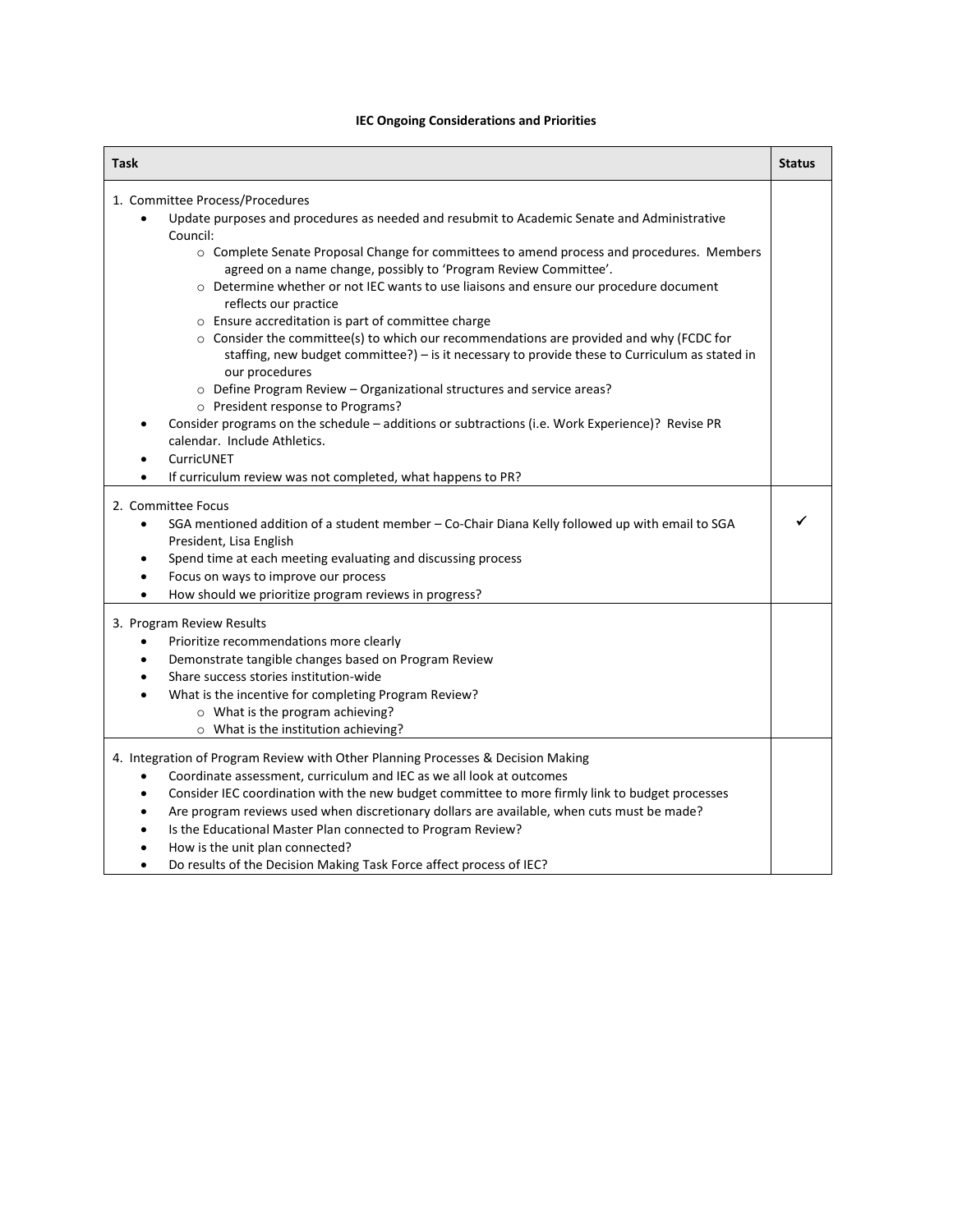5. Program Process During Program Review

- Include more constituent groups in the process ask all to participate in training, process and evaluation?
- State materials suggested some vocational programs include members of their advisory committee(s) in their program review

6. Program Review Form / Data

- Look at duplication in our forms as we review
- Encourage departments to analyze data, not just collect and report
- Emphasize procuring data to show improvement to under-represented groups
- Encourage use of trend data over time
- Qualitative data should be given equal or greater attention
- Focus on basic skills students in each program where appropriate
- Add evaluation component as last question on documents consider the best wording for questions or online evaluation following submission of documents – either way, make it a regular part of process?
- Accreditation Standard III: Resources
	- o Integrates **\_\_\_\_\_\_\_\_\_\_\_\_\_\_\_** planning with institutional planning (driven by educational planning)
		- **Human Resources**
		- Physical Resources
		- Technology
		- Financial

 Distance Education and Correspondence Education – Accreditation looking at all aspects – Do we need more information in PR?

- o Student access
	- Admission, orientation, registration, counseling/advising, financial aid
	- Tutoring, library and learning support
	- Graduation applications, transcript requests, student survey collection and analysis
- o Align with District/College/Program mission
- o Student achievement data in DE/CE courses compared to face-to-face
- o Analyze achievement data and use to plan and implement improvements
- Replace Appendix A with program level assessment form in use by assessment?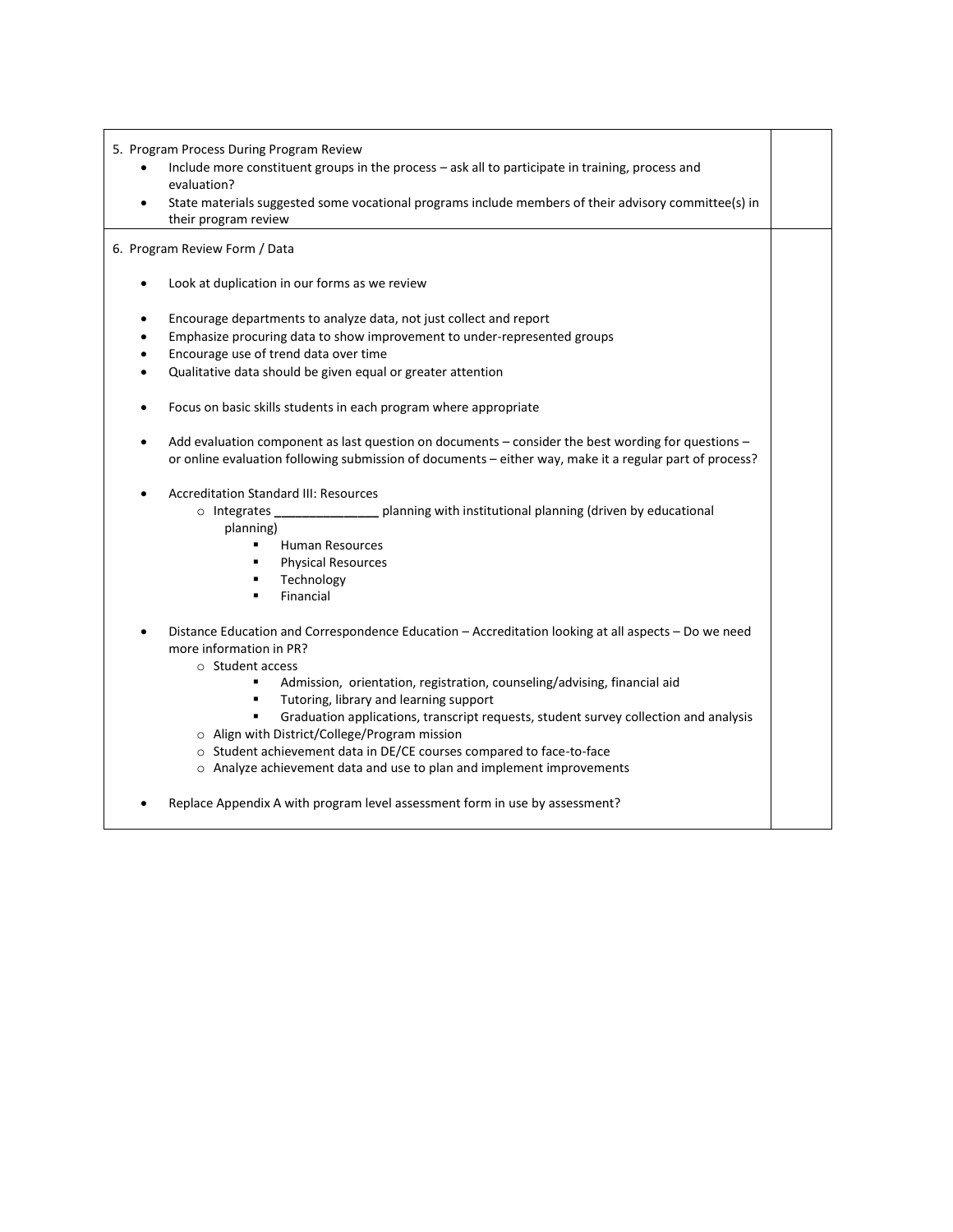| IEC Meeting Dates 2010-2011:<br>2010: Sep 7, Sep 28, Oct 19, Nov 9, Nov 30 |                                                               |                                          |                                            |                                                      |                                                       |                                                       |                                                 |                                                              |                                                      | 2011: Feb 1, Feb 22, Mar 15, Apr 5, May 3             |                                                         |                                                            |                                           |                                                                  |  |  |
|----------------------------------------------------------------------------|---------------------------------------------------------------|------------------------------------------|--------------------------------------------|------------------------------------------------------|-------------------------------------------------------|-------------------------------------------------------|-------------------------------------------------|--------------------------------------------------------------|------------------------------------------------------|-------------------------------------------------------|---------------------------------------------------------|------------------------------------------------------------|-------------------------------------------|------------------------------------------------------------------|--|--|
| Program<br><b>Name</b>                                                     | • Chair<br>• Dean<br>• Assistant                              | $\mathbf{1}$<br><b>Notify</b><br>Program | $\mathbf{2}$<br><b>Draft</b><br><b>Due</b> | 3<br>Co-<br>chairs<br><b>Receive</b><br><b>Draft</b> | 4<br><b>Draft</b><br>Sent to<br><b>Commit-</b><br>tee | 5<br>Commit-<br>tee<br><b>Reviews</b><br><b>Draft</b> | 6<br><b>Draft</b><br>Appraisal<br>to<br>Program | $\overline{7}$<br><b>Final</b><br><b>Draft</b><br><b>Due</b> | 8<br>Co-<br>chairs<br><b>Receive</b><br><b>Final</b> | 9<br>Commit-<br>tee<br><b>Reviews</b><br><b>Final</b> | 10<br><b>Final</b><br>Appraisal<br>to<br>Commit-<br>tee | 11<br>Commit-<br>tee Votes<br>on Final<br><b>Appraisal</b> | 12<br>Final<br>Appraisal<br>to<br>Program | 13<br>College<br><b>Council</b><br>Presen-<br>tation             |  |  |
|                                                                            | Spring 2009                                                   |                                          |                                            |                                                      |                                                       |                                                       |                                                 |                                                              |                                                      |                                                       |                                                         |                                                            |                                           |                                                                  |  |  |
| Child<br>Development<br>Centers                                            | Gail<br>Summerford<br>Nan Gomez-<br>Heitzeberg                | F 2008                                   | $2-$<br>2009                               | 3-2009                                               | 4-2009                                                | 4-2009                                                | 6-2009                                          | 9-2009                                                       | 10-2009                                              | 11-2009                                               | 1-2010                                                  | 2-2010                                                     | 2-2010                                    | Email<br>$9 - 12 - 10$<br>$10 - 3 - 10$<br>Schd<br>$12 - 3 - 10$ |  |  |
| Delano                                                                     | Richard<br><b>McCrow</b><br>Bonnie<br>Suderman                | F 2008                                   | $2-$<br>2009                               | 12-2009<br>2-2010<br>3-2010                          | $10 - 20 - 10$                                        |                                                       |                                                 |                                                              |                                                      |                                                       |                                                         |                                                            |                                           |                                                                  |  |  |
| English                                                                    | Pam Boyles<br>Patti Ross<br>Rebecca Flores<br>$10 - 11 - 10$  | F 2008                                   | $2-$<br>2009                               | 3-2009                                               | 4-2009                                                | 5-2009                                                | 6-2009                                          | 9-2009                                                       | 10-2009                                              | 11-2009                                               | 12-2009                                                 | 2-2010                                                     | 2-2010                                    | 3-2010                                                           |  |  |
| <b>Financial Aid</b>                                                       | Joan Wegner<br>Joyce Coleman                                  | F 2008                                   | $11 -$<br>2008                             | 2-2009                                               | 3-2009                                                | 4-2009                                                | 6-2009                                          | 9-2009                                                       | 10-2009                                              | 11-2009                                               | 12-2009                                                 | 2-2010                                                     | 2-2010                                    | 5-2010                                                           |  |  |
| Student<br>Health<br>Center                                                | Debra Strong<br>Joyce Coleman                                 | F 2008                                   | $2-$<br>2009                               | 2-2009                                               | 3-2009<br>$9 - 19 - 10$                               | 4-2009<br>$11 - 9 - 10$                               | 5-2009                                          | $10 -$<br>2009<br>$11 -$<br>2009<br>4-2010                   |                                                      |                                                       |                                                         |                                                            |                                           |                                                                  |  |  |
| Social<br>Science                                                          | Stephen Smith<br>Patti Ross<br>Stephen Eaton<br>$10 - 4 - 10$ | F 2008                                   | $\overline{?}$                             | ?                                                    | ?                                                     | $\tilde{?}$                                           | ?                                               | ?                                                            | ?                                                    | ?                                                     | 3-2010                                                  | 3-2010                                                     | 4-2010                                    | Email<br>$9 - 12 - 10$<br>$10 - 3 - 10$<br>CC<br>$11 - 5 - 10$   |  |  |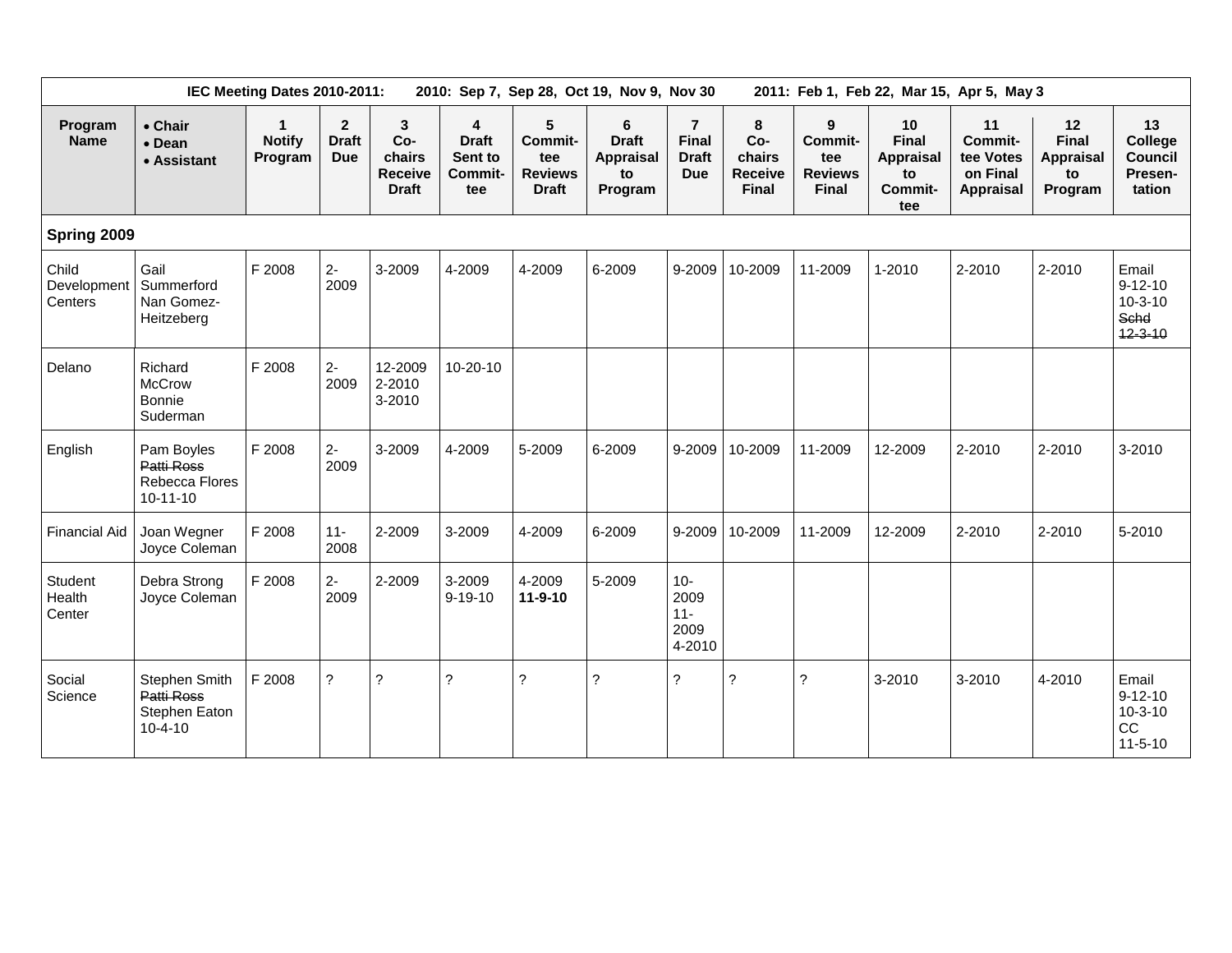| Program<br><b>Name</b> | • Chair<br>$\bullet$ Dean<br>• Assistant                                | $\mathbf 1$<br><b>Notify</b><br>Progra<br>m | $\overline{2}$<br><b>Draft</b><br><b>Due</b> | 3<br>Co-<br>chairs<br><b>Receiv</b><br>e<br><b>Draft</b> | 4<br><b>Draft</b><br>Sent to<br>Commit<br>tee | 5<br><b>Commit</b><br>tee<br><b>Review</b><br>s Draft | 6<br><b>Draft</b><br><b>Apprais</b><br>al to<br>Program | $\overline{7}$<br><b>Final</b><br><b>Draft</b><br><b>Due</b> | 8<br>$Co-$<br>chairs<br><b>Receive</b><br><b>Final</b> | 9<br>Commi<br>t-tee<br><b>Review</b><br>s Final | 10<br><b>Final</b><br><b>Apprais</b><br>al to<br><b>Commit</b><br>-tee | 11<br>Commit-<br>tee<br>Votes on<br><b>Final</b><br>Appraisa | 12<br><b>Final</b><br><b>Apprais</b><br>al to<br>Progra<br>m | 13<br>College<br><b>Council</b><br>Presen-<br>tation       |
|------------------------|-------------------------------------------------------------------------|---------------------------------------------|----------------------------------------------|----------------------------------------------------------|-----------------------------------------------|-------------------------------------------------------|---------------------------------------------------------|--------------------------------------------------------------|--------------------------------------------------------|-------------------------------------------------|------------------------------------------------------------------------|--------------------------------------------------------------|--------------------------------------------------------------|------------------------------------------------------------|
| <b>Fall 2009</b>       |                                                                         |                                             |                                              |                                                          |                                               |                                                       |                                                         |                                                              |                                                        |                                                 |                                                                        |                                                              |                                                              |                                                            |
| <b>ACDV</b>            | Kimberly Van<br>Horne<br>Patti Ross<br>Rebecca Flores<br>$10 - 11 - 10$ | Sp 2009                                     | 9-2009                                       | 6-2009                                                   | 8-2009                                        | 9-2009                                                | 10-2009                                                 | 12-2009                                                      | 12-2009                                                | 2-2010                                          | $3 - 2010$                                                             | 3-2010                                                       | 4-2010                                                       | Email<br>$9 - 12 - 10$<br>$10-3-10$<br>cc<br>$12 - 3 - 10$ |
| ENSL                   | Jeannie Parent<br><b>Patti Ross</b><br>Rebecca Flores<br>$10-11-10$     | Sp 2009                                     | 9-2009                                       | 9-2009<br>$10 -$<br>2009                                 | 10-2009                                       | 11-2009                                               | 11-2009                                                 | 2-2010                                                       | 2-2010                                                 | 3-2010                                          | 3-2010                                                                 | 3-2010                                                       | 4-2010                                                       | 5-2010                                                     |
| <b>HLED</b>            | <b>Brent Dameron</b><br>Jan Stuebbe<br>Dan O'Connor<br>$7 - 1 - 10$     | Sp 2009                                     | 9-2009                                       | 1-2010<br>2-2010                                         | 4-2010                                        | 5-2010                                                | $9 - 22 - 10$                                           | $11 - 15 - 10$                                               | $11 - 1 - 10$                                          |                                                 |                                                                        |                                                              |                                                              |                                                            |
| PHIL                   | Reggie Williams<br><b>Patti Ross</b><br>Stephen Eaton<br>$10 - 4 - 10$  | Sp 2009                                     | 9-2009                                       | 9-2009                                                   | 10-2009                                       | 11-2009                                               | 11-2009                                                 | $1 - 2010$                                                   | 5-2010<br>Email<br>com<br>$9 - 19 - 10$                | $9 - 28 - 10$                                   | $10 - 9 - 10$                                                          | 10-19-10                                                     | $11 - 7 - 10$                                                | Email<br>$11 - 7 - 10$<br>$11 - 20 - 10$                   |
| COMS                   | <b>Bill Moseley</b><br>Hamid Eydgahi                                    | Sp 2009                                     | 9-2009                                       | 9-2009                                                   | 11-2009<br>3-2010                             | 11-2009<br>3-2010                                     | $1 - 2010$<br>$3 - 2010$                                | 1-2010<br>4-2010                                             | 1-2010<br>4-2010                                       | 3-2010<br>5-2010                                | 5-2010                                                                 | 5-2010                                                       | 5-2010                                                       | Email<br>$9 - 12 - 10$<br>CC<br>$10 - 1 - 10$              |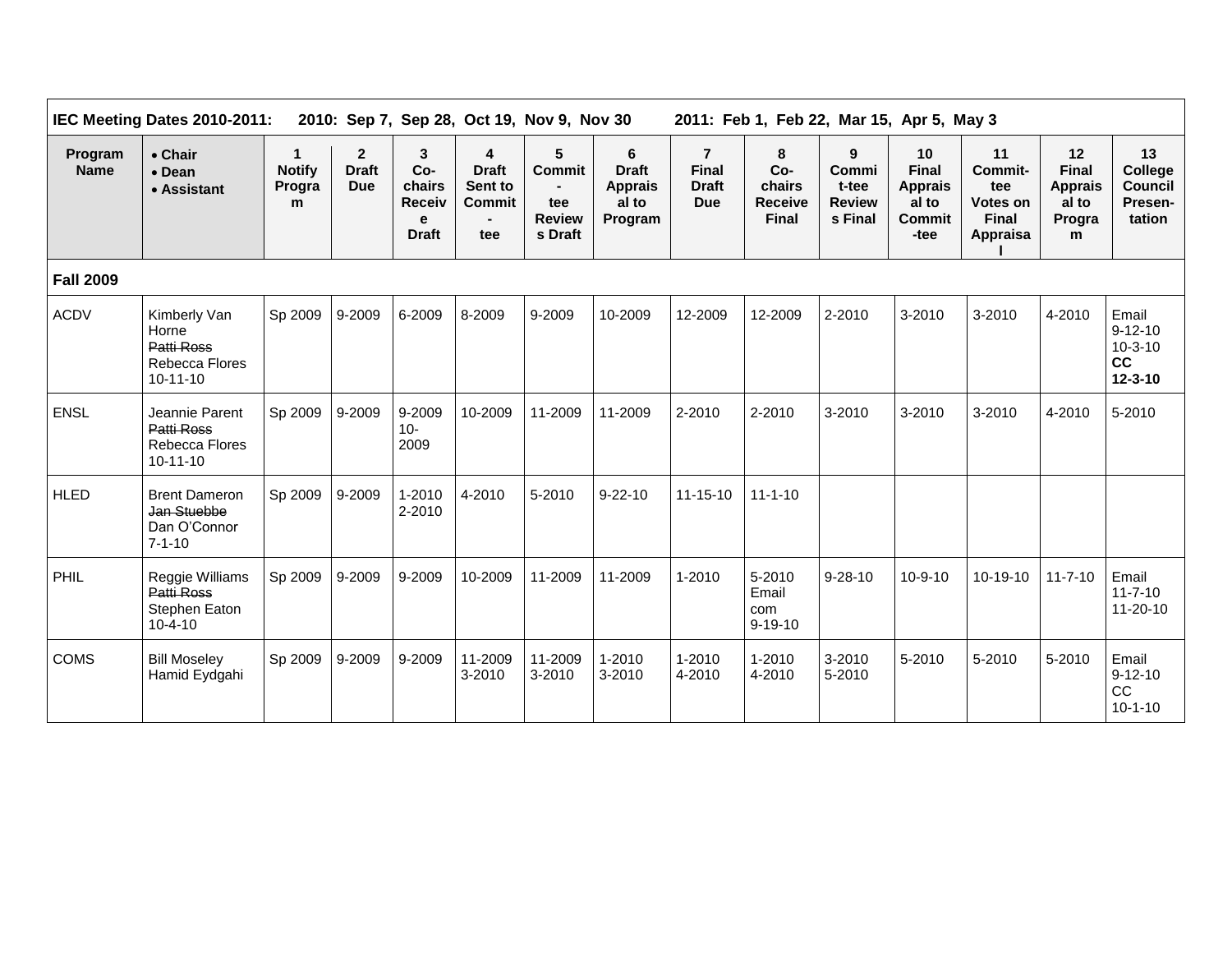|                         | IEC Meeting Dates 2010-2011:                                  |                               | 2010: Sep 7, Sep 28, Oct 19, Nov 9, Nov 30 | 2011: Feb 1, Feb 22, Mar 15, Apr 5, May 3            |                                                |                                                       |                                                        |                                                              |                                                      |                                                       |                                                         |                                                                   |                                                         |                                                      |
|-------------------------|---------------------------------------------------------------|-------------------------------|--------------------------------------------|------------------------------------------------------|------------------------------------------------|-------------------------------------------------------|--------------------------------------------------------|--------------------------------------------------------------|------------------------------------------------------|-------------------------------------------------------|---------------------------------------------------------|-------------------------------------------------------------------|---------------------------------------------------------|------------------------------------------------------|
| Program<br><b>Name</b>  | • Chair<br>• Dean<br>• Assistant                              | 1<br><b>Notify</b><br>Program | $\mathbf{2}$<br><b>Draft</b><br><b>Due</b> | 3<br>Co-<br>chairs<br><b>Receive</b><br><b>Draft</b> | 4<br><b>Draft</b><br>Sent to<br>Commit-<br>tee | 5<br>Commit-<br>tee<br><b>Reviews</b><br><b>Draft</b> | 6<br><b>Draft</b><br><b>Appraisal</b><br>to<br>Program | $\overline{7}$<br><b>Final</b><br><b>Draft</b><br><b>Due</b> | 8<br>Co-<br>chairs<br><b>Receive</b><br><b>Final</b> | 9<br>Commit-<br>tee<br><b>Reviews</b><br><b>Final</b> | 10<br><b>Final</b><br>Appraisal<br>to<br>Commit-<br>tee | 11<br><b>Commit-</b><br>tee Votes<br>on Final<br><b>Appraisal</b> | 12<br><b>Final</b><br><b>Appraisal</b><br>to<br>Program | 13<br>College<br><b>Council</b><br>Presen-<br>tation |
| Spring 2010             |                                                               |                               |                                            |                                                      |                                                |                                                       |                                                        |                                                              |                                                      |                                                       |                                                         |                                                                   |                                                         |                                                      |
| Extended<br>Learning    | Kathleen<br>Loomis-<br>Tubessing<br><b>Bonnie</b><br>Suderman | F 2009                        |                                            | 2-2010 2-2010                                        | 3-2010                                         | 4-2010                                                | 5-2010                                                 | 9-2010<br>Email<br>dept<br>$9 - 26 - 10$                     | $9 - 28 - 10$<br>Email<br>$10 - 9 - 10$              | 10-19-10                                              | $11 - 3 - 10$                                           | 11-9-10                                                           |                                                         |                                                      |
| Information<br>Services | Jim McGee<br><b>Bonnie</b><br>Suderman                        | F 2009                        |                                            | 2-2010 2-2010                                        | 4-2010                                         | 4-2010                                                | 5-2010                                                 | 9-2010                                                       | 8-2010<br>Email<br>com<br>$9 - 19 - 10$              | $9 - 28 - 10$                                         | $10 - 9 - 10$                                           | 10-19-10                                                          | $11 - 7 - 10$                                           | 5-2010                                               |
| <b>Fall 2010</b>        |                                                               |                               |                                            |                                                      |                                                |                                                       |                                                        |                                                              |                                                      |                                                       |                                                         |                                                                   |                                                         |                                                      |
| <b>Bookstore</b>        | Laura Lorigo<br>LaMont<br>Schiers                             | Sp 2010                       |                                            | 8-2010 8-2010                                        | $10-9-10$                                      | 10-19-10                                              |                                                        |                                                              |                                                      |                                                       |                                                         |                                                                   |                                                         |                                                      |
| M&O                     | Paula Bray<br>LaMont<br><b>Schiers</b>                        | Sp 2010                       |                                            | 8-2010 8-2010                                        | $10 - 9 - 10$                                  |                                                       |                                                        |                                                              |                                                      |                                                       |                                                         |                                                                   |                                                         |                                                      |
| Graphics                | Laura Lorigo<br>LaMont<br><b>Schiers</b>                      | Sp 2010                       | 8-2010<br>Email<br>dept<br>9-2010          |                                                      |                                                |                                                       |                                                        |                                                              |                                                      |                                                       |                                                         |                                                                   |                                                         |                                                      |
| Work<br>Experience      | Hamid<br>Eydgahi                                              | F-2010                        | $11 - 12$<br>2010                          |                                                      |                                                |                                                       |                                                        |                                                              |                                                      |                                                       |                                                         |                                                                   |                                                         |                                                      |